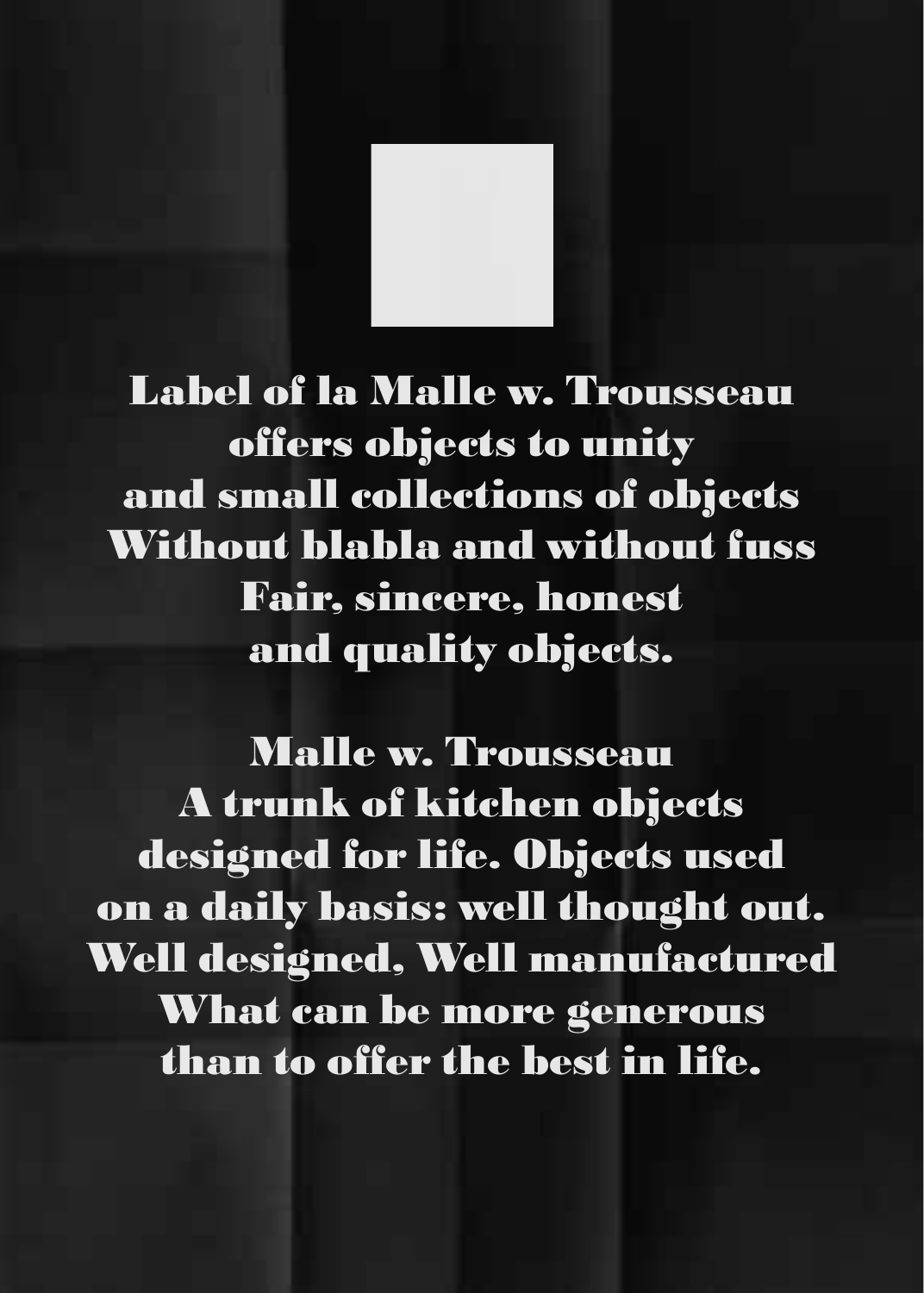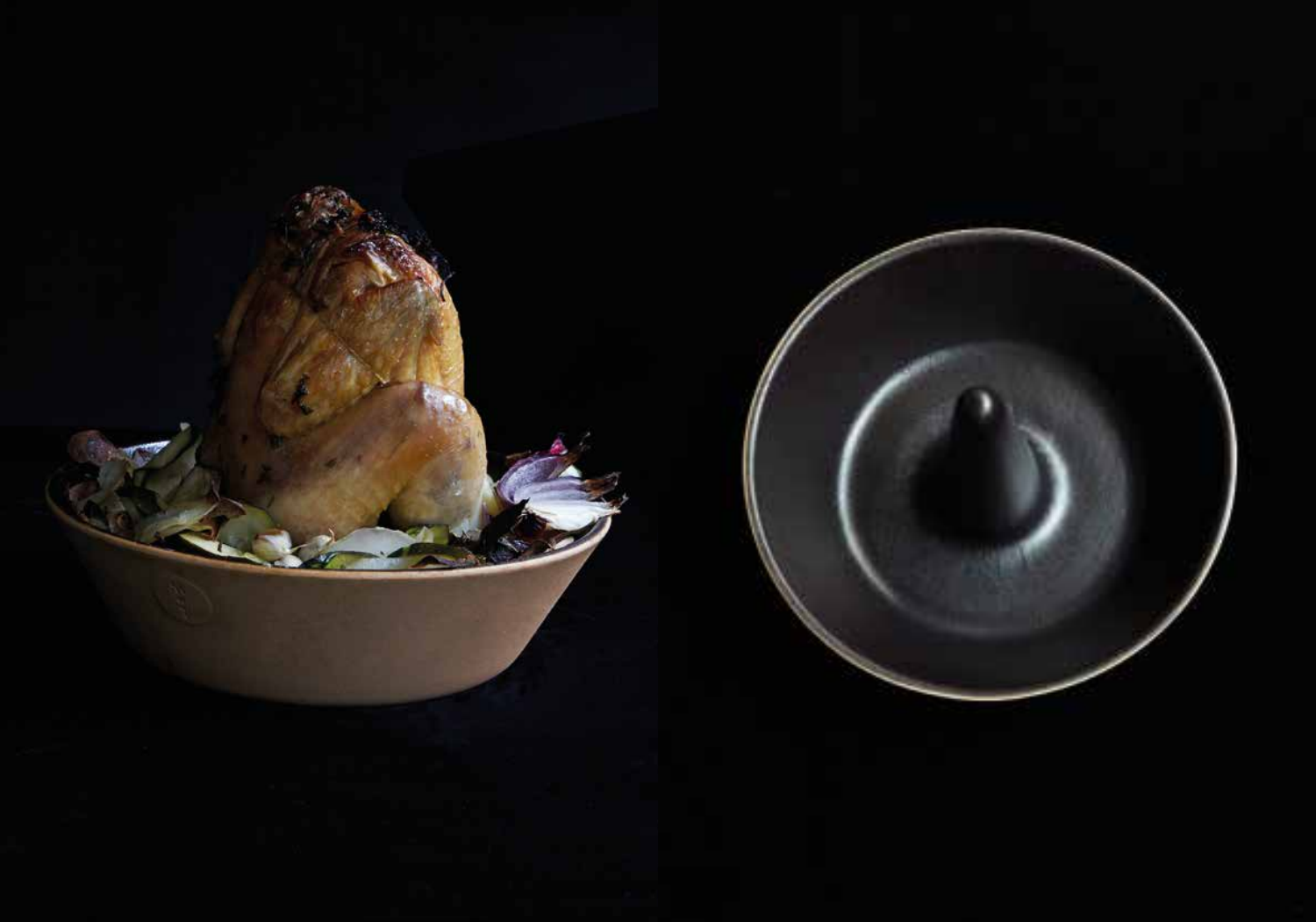#### CHICKEN ROASTER CF1 *France*

*Enamelled stoneware, For standard oven (minimum 30 cm), 23 cm diam… Hand Wash Stoneware Ø 23 cm - H 17,5 cm, 900 g* 

mallewtrousseau.com

An unusual object for the XIX<sup>th</sup> century, not very well known, revisited by **Mw.T**. A kind of skewer which permits to cook poultry vertically, with a simple cooking method. All you need to do is to place it on the pick and to push it in. As this is empty, the heat rises, cooking is uniform and the meat becomes soft. The juice runs down the bird to make it crisp. The dish sinks around the pick and takes in all kinds of vegetables which benefit and caramelize. Redesigned by Guillaumet Bardet and made in France by a stoneware manufacturer. Each piece is unique as they are all shaped and enameled by hand.

SPICE GRINDER*, Sweden* 

*Ø 8 cm, H 8 cm, 1 kg* 

*Two cast-iron pieces with scored bottoms and cork stopper for the stocking container*

"Fini les moulins", the mechanisms of which break in "no time" this cast-iron grinder will be your friend for life.

Nothing will be more effective for enhance the flavour of your mixtures… Pepper, spices, dry herbs will reveal their most subtle flavours. Up to when men will have two arms, this grinder will work…







#### DISH-CLOTH APRON IN HEMP AND LINEN, *France*

*62% linen - 38% hemp, Natural colour, L 1,3 m – l 46 cm, Delivered in pairs*

It's a pleasure to dry one's pans with a dish-cloth in hemp which absorbs the humidity. In addition to its absorbant quality, hemp is one of the most resistant materials. It has the capability to become one day the grandmother's dish-cloth… We have especially made this model which permits one to dry plates and dishes or to roll up round the size, just like an apron. Exclusive to **Malle w. Trousseau**.



CUTTING BOARD, *France*

*Board in old massive walnut, glue free, finished with vegetable oil L 43 cm – l 24 cm, 1,3 kg, thickness 2,5 cm Each piece is unique, the look of the wood varies from one board to another.*

A cutting board as in olden times: in one single piece which guarantees its longevity. Manufactured from a tree of character: the walnut-tree.

Exclusive piece for **Malle w. Trousseau**, designed by Jules a mountain man, and manufactured in France by a specialist of kitchen blocks. The wood is very hygienic, butchers always work with this.

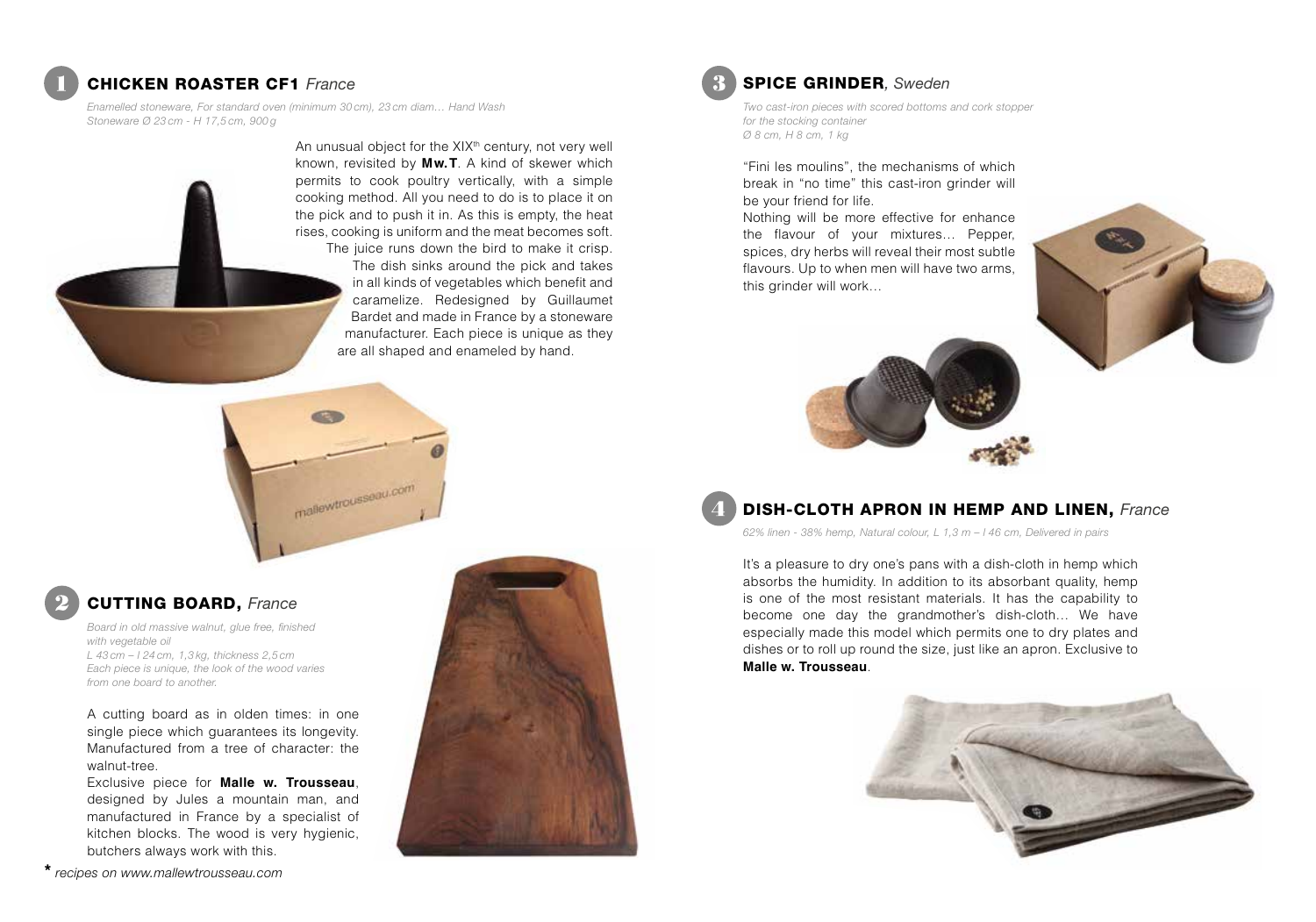### A CULT OBJECT AND TYPICALLY SWISS: 3 VEGETABLE PEELERS, *Switzerland*

*Handle and blade in stainless steel, high quality, 29 g Pink peeler, the classic Black peeler for thin skins: tomatoes, kiwis, peppers… Blue peeler, "the julienne" special*



The original Swiss peeler: a classic example of simple and perfect object: at first sight it's nothing exceptional, but once you hold it in your hand and try it on carrots, apples, kiwis, potatoes… There is no doubt as to its efficiency.



# THE OIL & VINEGAR CRUET,

*Oil 1/2L - H 24 cm Vinegar 1/4L - H 17.5 cm, 0,65 kg Portugal*

A pair of containers that keeps oil and vinegar out of light. Thanks to their spouts, the liquid pours in a fine stream, practical in the kitchen and also at table. The handle allows a steady grip. Both are made in Portugal for **Mw.T**, by a family firm specialised in quality stainless steel. The spouts may be repositioned. Dishwasher safe



# POT STAND & A STAINLESS STEEL SOAP,

#### *France*

*Pot stand: Made in ash with one magnetic insert. 18cm x 18cm Hand soap: 100% inox*



#### Pot stand

It is pretty and smart: it sticks to everything that has a base incorporating iron.

#### Hand soap

This clever little object is perfect for getting rid of strong smells.

Become together in a box.





#### WELCOME APRON, *France*

*Calf's leather, Cut by hand with 4 brass eyelets and leather closure link Red colour, Sole size. The look of each may vary as the leather is a natural product*

Made exclusively for **Malle w. Trousseau**. It was created from those used by blacksmiths. It protects, it is elegant, acquires a patina and becomes more beautiful as time goes by.

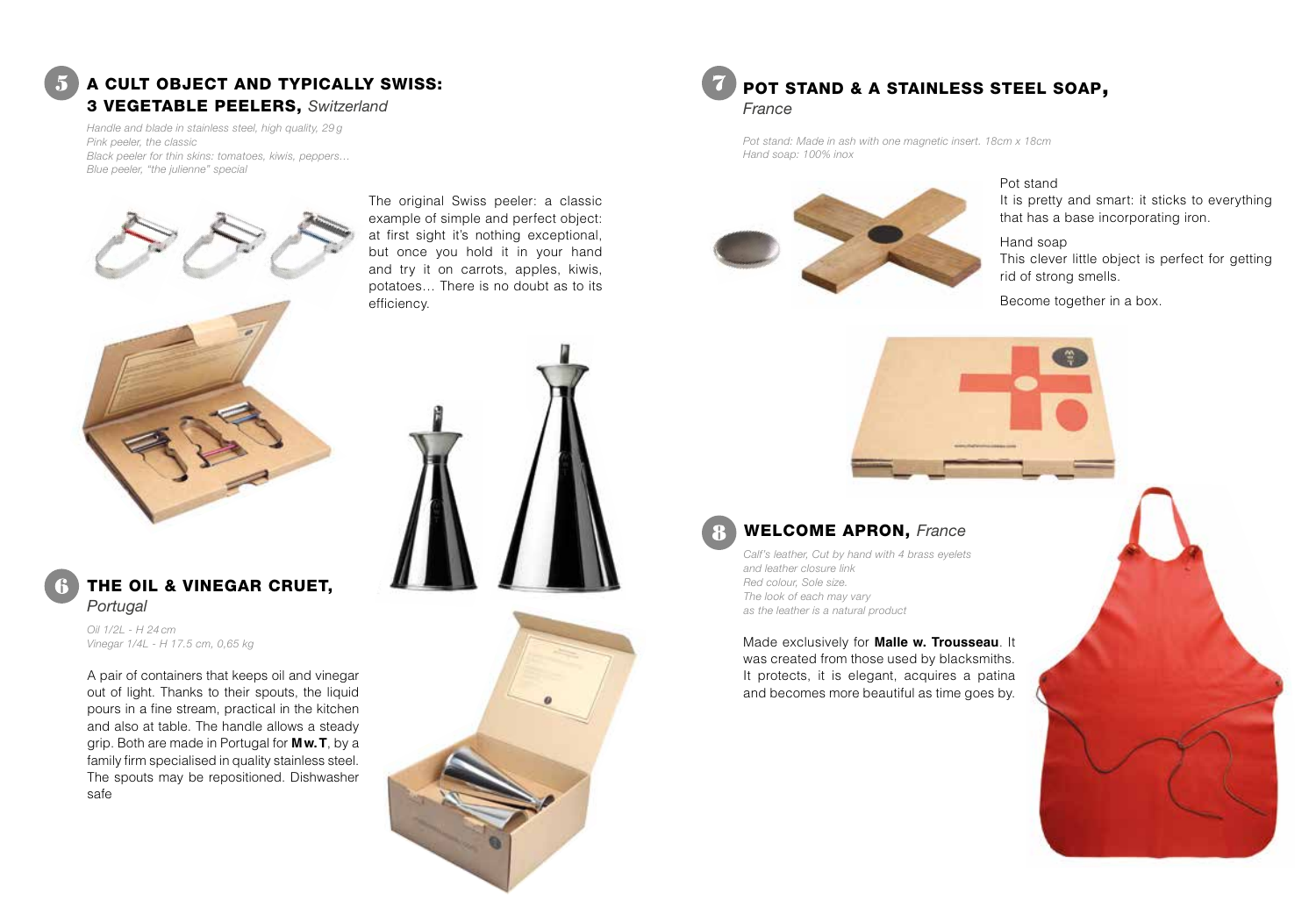



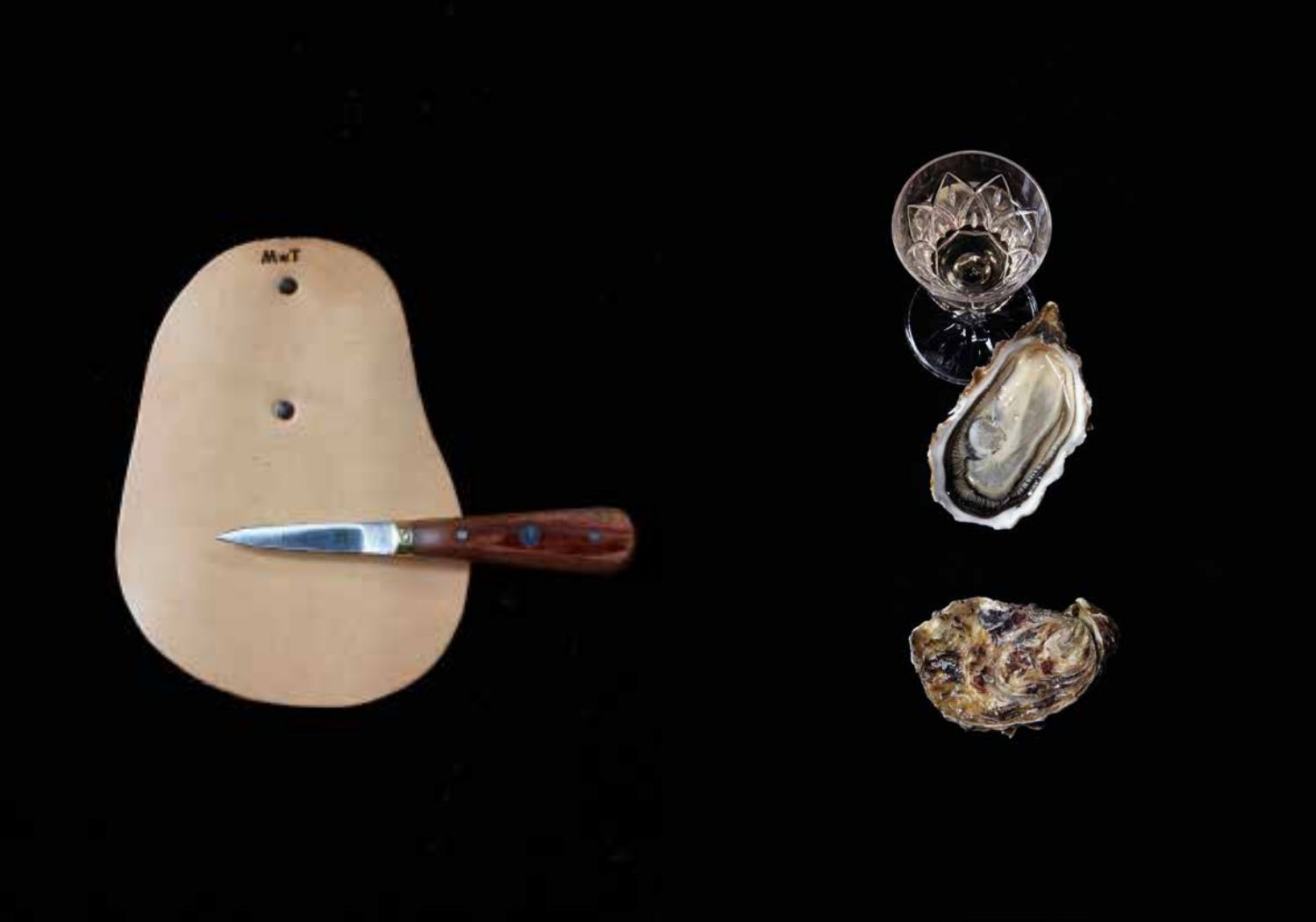*Hand protection in natural leather, for left and right handed users Professionnal oyster knife called "La Lancette" made in France (Thiers) Very strong blade (steel 240c13) heat treated, Rosewood handle*

So Simple to use! With these 2 tools it will be so easy for you to open and enjoy as many oysters as you can eat! Just follow closely the instructions and safety recommendations below:

- Place your left thumb through the hole in the strap just behind the glove.
- Place the oyster on the glove with the tip of the shell facing towards you.
- Take the knife in your hand with the blunt side facing you and your fingers holding the blade
- Push the tip of the blade into the gap on the side of the oyster.
- Twist the blade to stretch open the 2 valves of the oyster. Free the muscle and remove the larger valve.
- Slide the knife under the smaller valve to detach the flesh.

The knife is light, elegant and easy to use. The blade will stay sharp for a long time, if you simply wash it with water and dry it straight away. Do not put it into the washing machine.

## GREAT TOOLS FOR OYSTERS **EXECUTERS CREAT TOOLS FOR OYSTERS**

*Natural stoneware Large dish 26 x 30 x 5 cm 1,6 kg Small dish 21 x 25 x 5 cm 1,1 kg*

The cooking of this dish is carried out at high temperature: 1250°, this gives watertightness, solidity and inalterability of the enamel. Stoneware has an incomparable capacity to store then to let out heat. A great classic of French cuisine, this dish will brown everything and thanks to its properties, it keeps your dishes at a good temperature during the whole meal. Stackable, these browning dishes are made for a daily ease of use and are very practical to arrange.







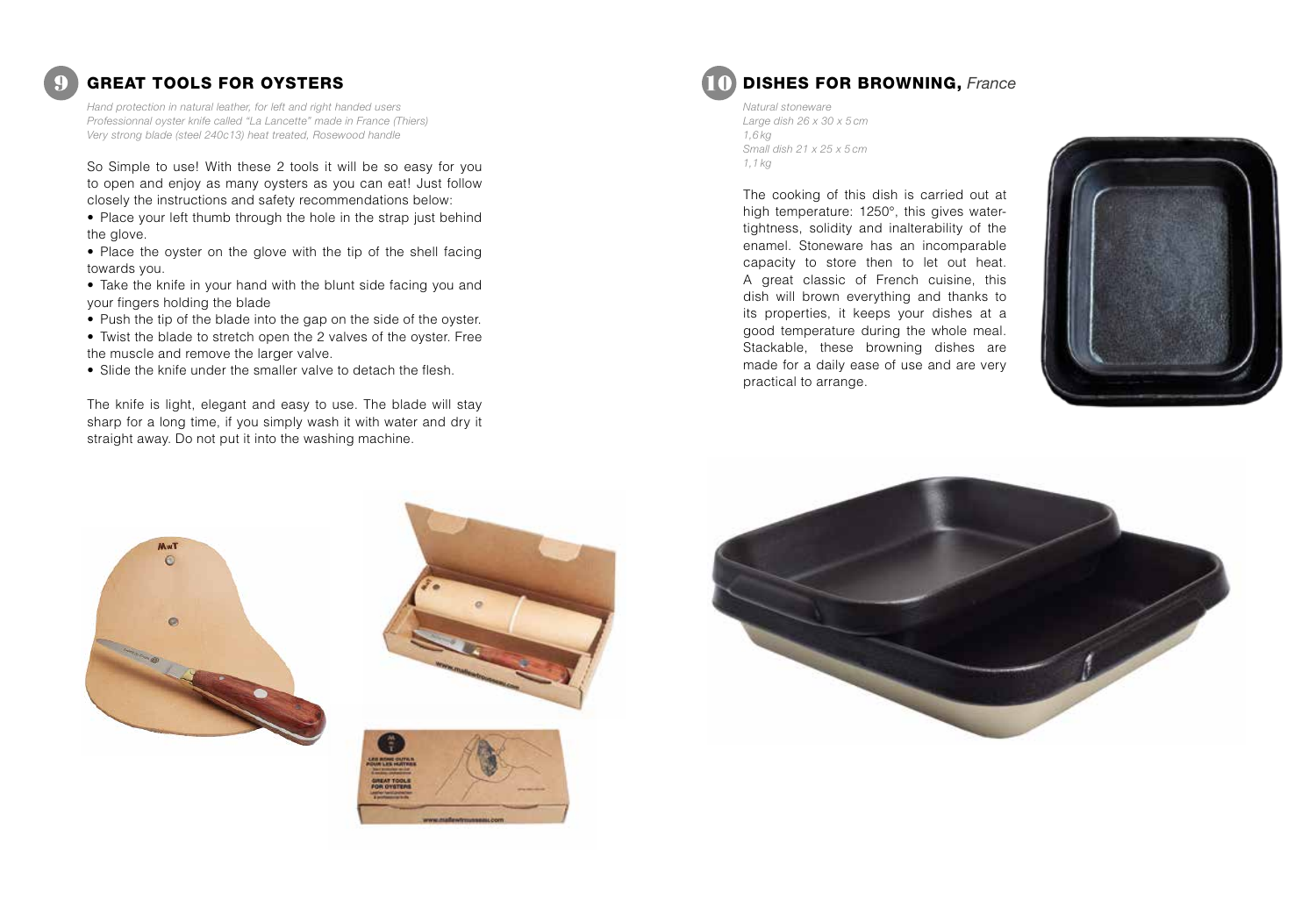## THE SMALL HAND-HELD MANDOLIN, WITH ITS TWO INTERCHANGEABLE BLADES, *Switzerland*

*Stainless steel blades, plastic handles Box: 15,5 x 6,5 x 4,2 cm, 0,4 kg*





Made in Switzerland by the same firm as the peelers, this mandolin is selected by **Mw.T** for the sharpness of its blade. With no effort, you produce very thin slices of carrots, mushrooms, parmesan… as well as grate all sorts of chocolates, cheeses, cinnamon… Ergonomic, it holds well and comes with a finger protection. It works as well in the kitchen as on the table to give the finishing touch to dishes.

## THE SMALL SET FOR PURÉE

*Stainless steel and coconut fiber, Box: 32 cm x 15 cm x 8 cm, 400 g*

#### Three great tools for **home-made purée\***

- the vegetable brush in coconut fibre to scrub the potatoes

- the classic Swiss-made stainless steel peeler, the original and the best: simple, intelligent, effective, its blade peels like a dream - the stainless steel masher: this tried and tested tool makes mashing potatoes easy; they don't stick and they remain soft







## THE REALLY SMALL KITCHEN TOOL SET

*Stainless steel. Box: 16 cm x 16 cm x 2 cm, 120 g*



Two accessories you always need close to hand: - the classic Swiss-made stainless steel peeler, the original and the best: simple, intelligent, effective, its blade peels like a dream - the stainless steel soap that removes the odour of garlic, onions



#### THE SMALL SET FOR PASTA

*Stainless steel and cork. Box: 31 cm x 15,5 cm x 8 cm, 300 g*

- The thin skin peeler, in stainless steel, made in Switzerland, perfect for skinning tomatoes that you want to use in a sauce
- The spout for the bottle of olive oil
- The stainless steel pasta spoon



**\*** *recipes on www.mallewtrousseau.com*

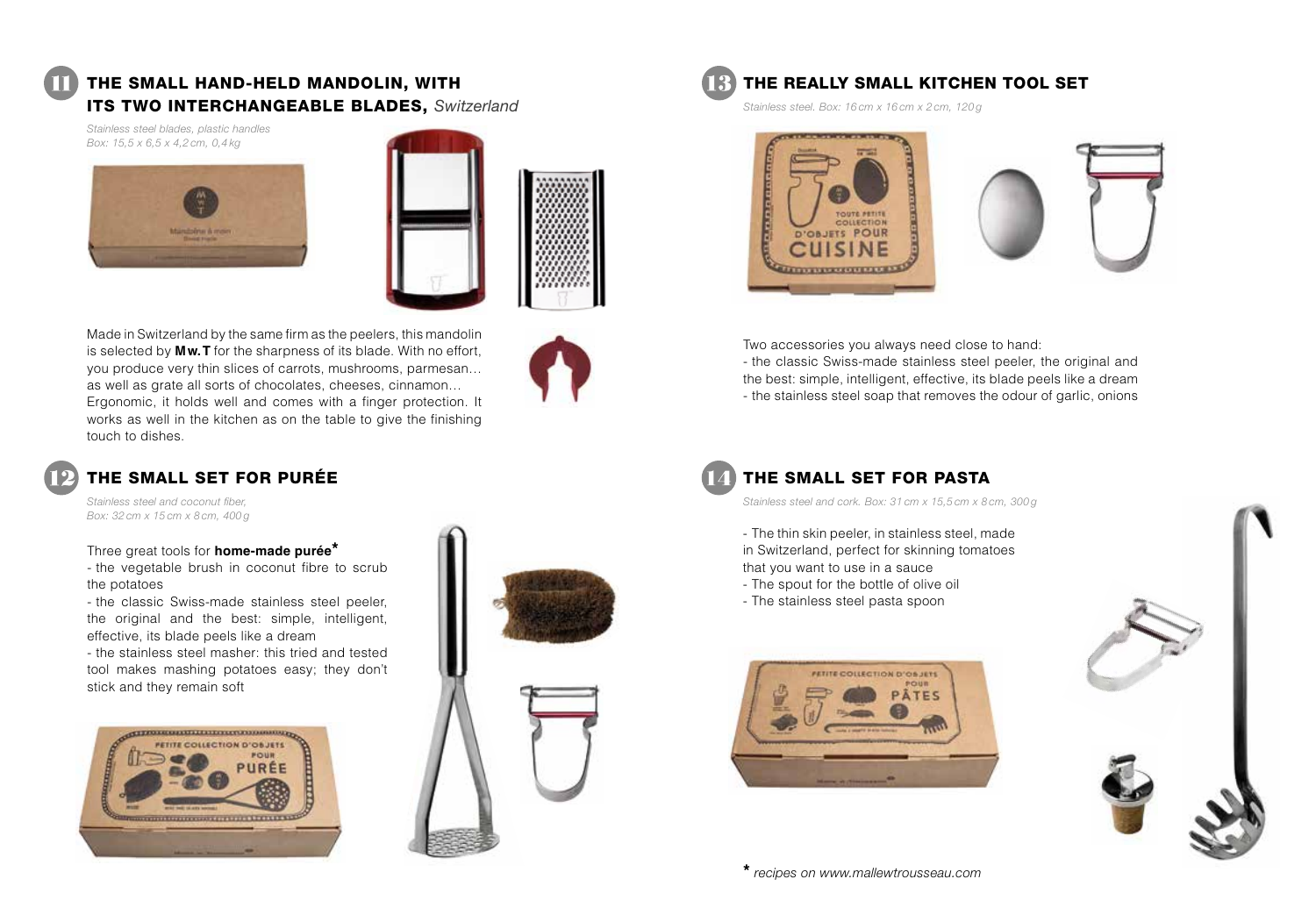



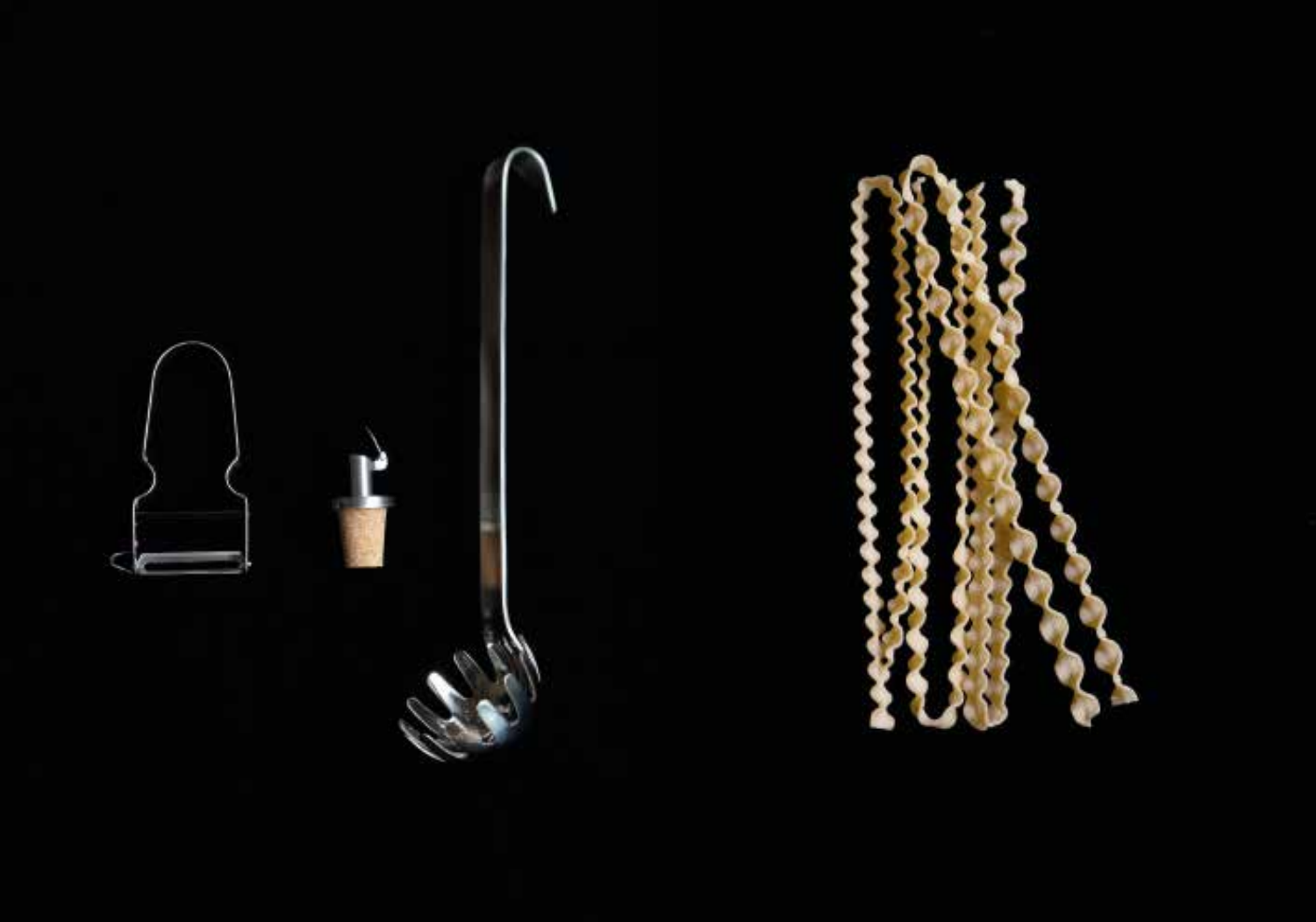#### THE SMALL SET FOR BAKING

*Box: 31 cm x 17 cm x 7 cm. 400 g. Whisk 10 wire, 30 cm, (11 ¾ in.). Silicone spatula L: 20cm – l: 3,6 cm (L.7 ¾ in – W .1 ½ in). Stainless steel spatula L: 13cm – l: 2cm (L: 5 ¼ in – W: ¾ in)*

A box with 3 essential tools to make any kind of recipe for cakes or pastries:

**The balloon whisk:** it's multi-tasking utensil that beats and mixes all ingredient of a recipe. It emulsifies and aerates sauces perfectly and leaves them with no lumps.

**The silicone spatula**, called "Maryse" after it's original French creator, enables you to clean out all shapes of container perfectly. Flexible, with one side made for the angular shapes the otherfor the round ones. It is made from thermo-resistant silicone, which is easy to clean. The top of the spatula is also removable.

**The stainless steel spatula** again with a flexible blade and round edges, allows you to spread the filling over your cake (whether it is chocolate, jam, icing sugar…) and follow the precise shape of the cake. It can also be used to cut the cake.





### NUTCRACKER

*Nut cracker plate composed of 2 pieces of solid beech wood, glued together. Ø 20 cm, mallet L 30 cm, 780 g.*

A mountain dweller, passionate about high quality tools, one day conceived this very simple but very smart nutcracker which will crack open walnuts whilst keeping the entire kernels completely intact.

Simply place the nut in the middle of the plate, on the little promontory, and tap it once, sharply, with the mallet: Hey Presto! The nut is opened without being crushed… In this way enjoying fresh nuts becomes so easy!

You can use them to accompany endive salad, make roquefort toast, to decorate cakes or make youralmond marzipan...

The nutcracker can be passed from person to person round the dining table, so all can sample the pure enjoyment of eating fresh walnuts, or any nuts you choose.



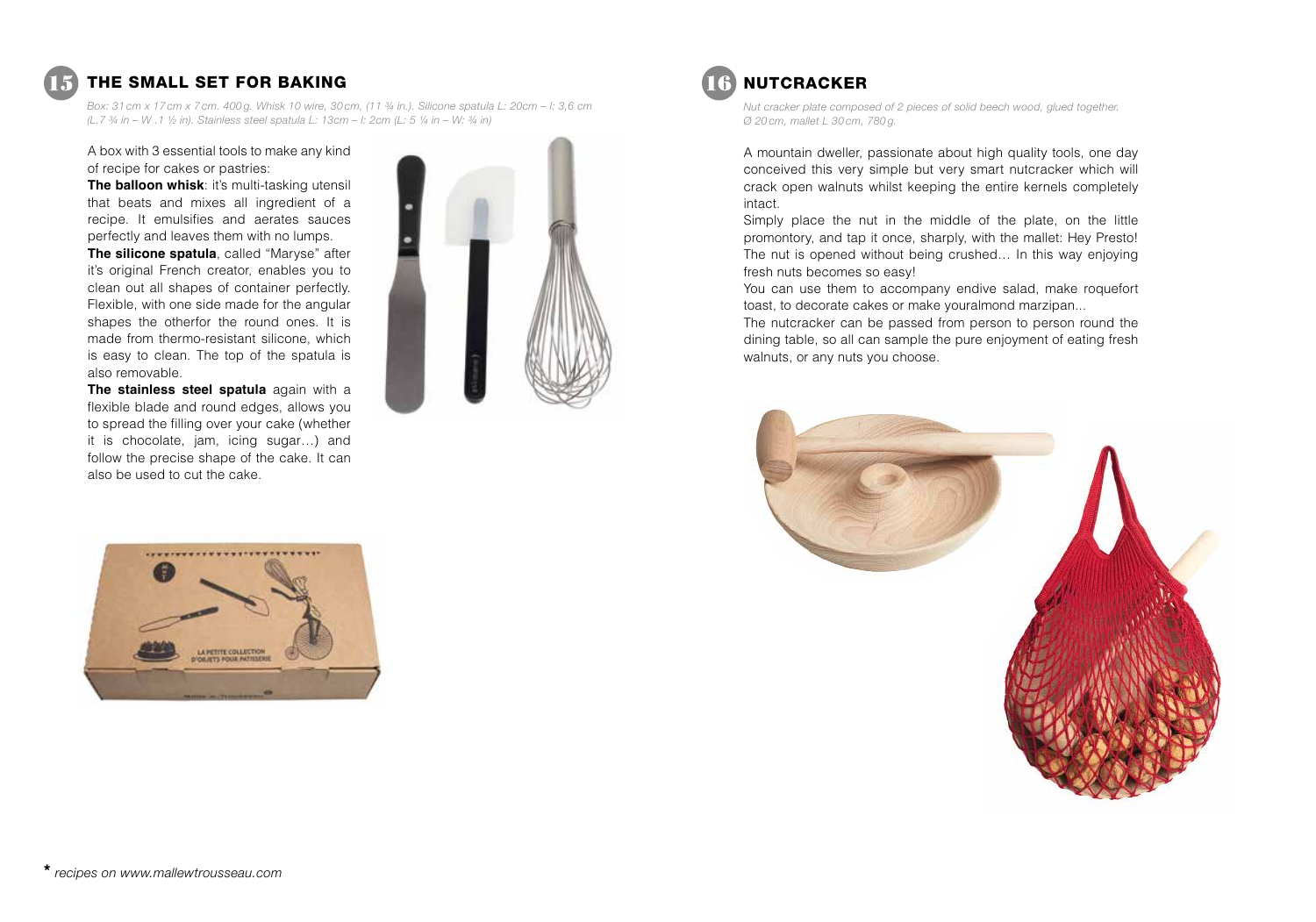